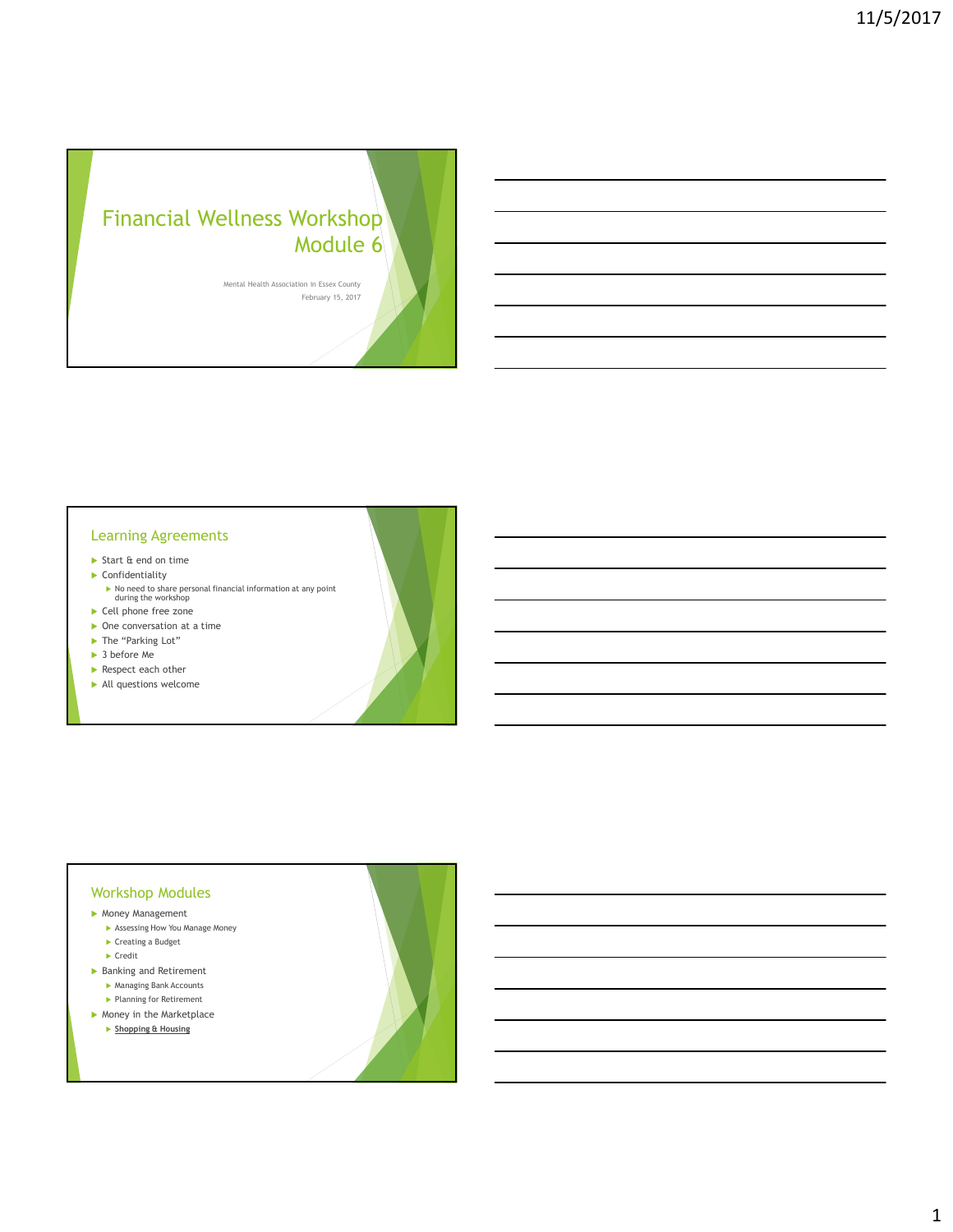# Module 6

**D**bjectives:

- Shopping Money Basics
- Low Cost Housing

#### Comparative Shopping

- Whether you want to rent a new apartment, buy a new television, or purchase laundry detergent, comparative shop to find the best deal. This means comparing the cost of different products or services.
- You can usually find a less expensive alternative to almost anything, but cheaper isn't always better. Paying \$20 for a pair of shoes that wear out in six months isn't a good deal if the \$35 pair lasts for two years.
- If you are thinking of buying a major appliance, remember that the cost of moving a home appliance has three components; the purchase price, repair and maintenance costs, and operating costs. So buying a more expensive en
- While it is impossible to find the best deal on everything, looking for a better price is often worth the time and effort.

# Comparative Shopping Tips

- **Dise coupons wisely.**
- Consider the location of the bargain.
- **Consider buying in quantity.**
- Avoid buying convenient food.
- Generic or plain-label products
- Consider buying many items you use regularly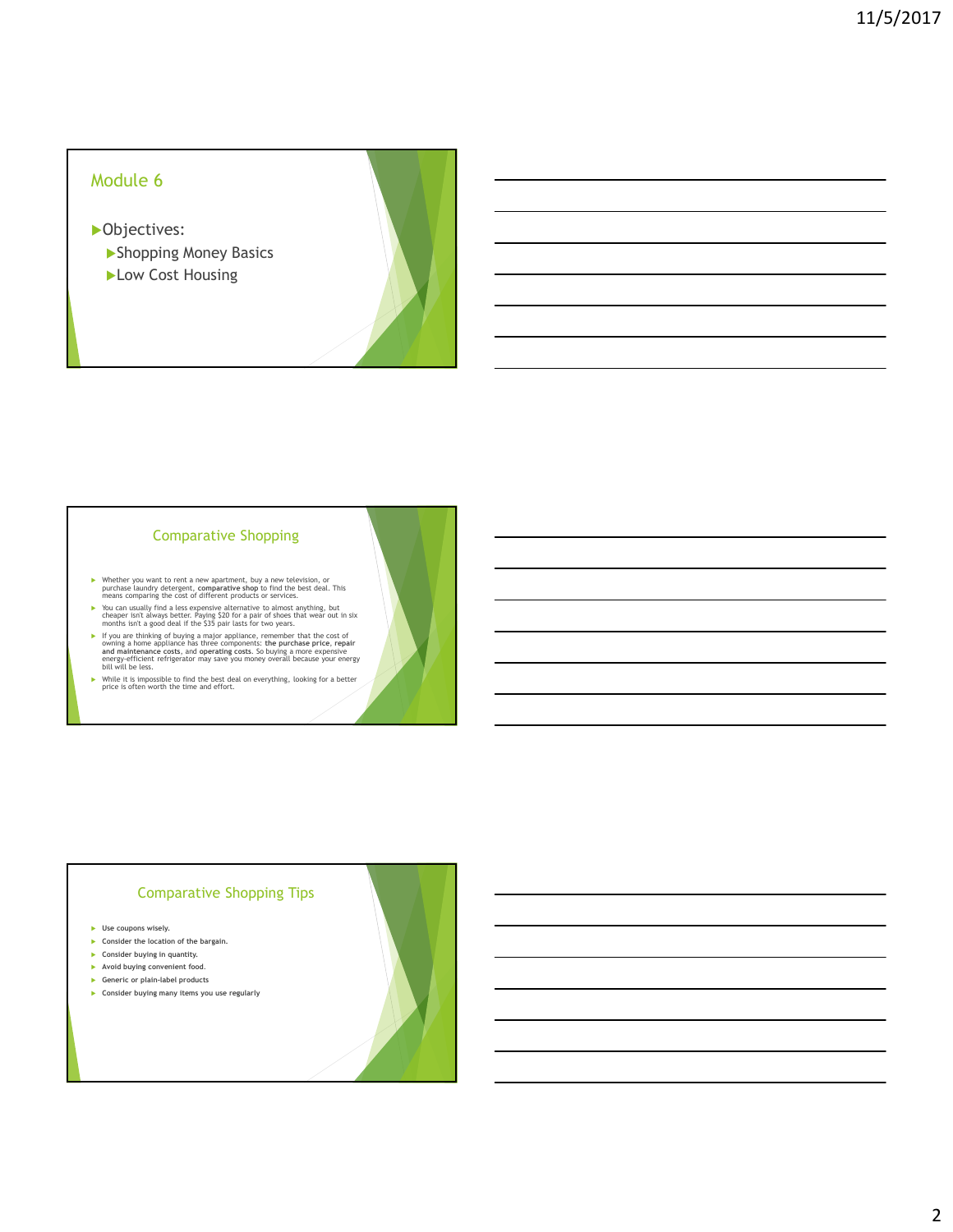### Looking For the Best Deal

- If you are planning to buy a major appliance or electronic device, do some research first.
- 1. Visit different stores and check on prices.
- 2. Look in catalogs.
- 3. Call stores to ask about prices. 4. Visit reputable sites on the Internet
- 

When looking for services, use similar techniques. Research different companies<br>and consider options, features, price, and other characteristics. Once you have<br>done your research, found a good product or service, can affor

#### Price Per Unit

- As mentioned earlier in this lesson, comparing the cost of a product through unit pricing is a way of finding the best buy.
- To find the unit price of a product, divide the selling price by the number of units. A unit can be an ounce, pound, quart, or liter, or the number of items in a package.
- For example, if a 12-ounce bottle of shampoo costs \$2.95 and a 15-ounce bottle costs \$3.50, which is the better buy?

### Example

You can use division to help you decide:

If you divide 2.95 by 12, you find that the shampoo is 0.246 cents per ounce. If you divide 3.50 by 15, you find that the shampoo is 0.233 cents per ounce.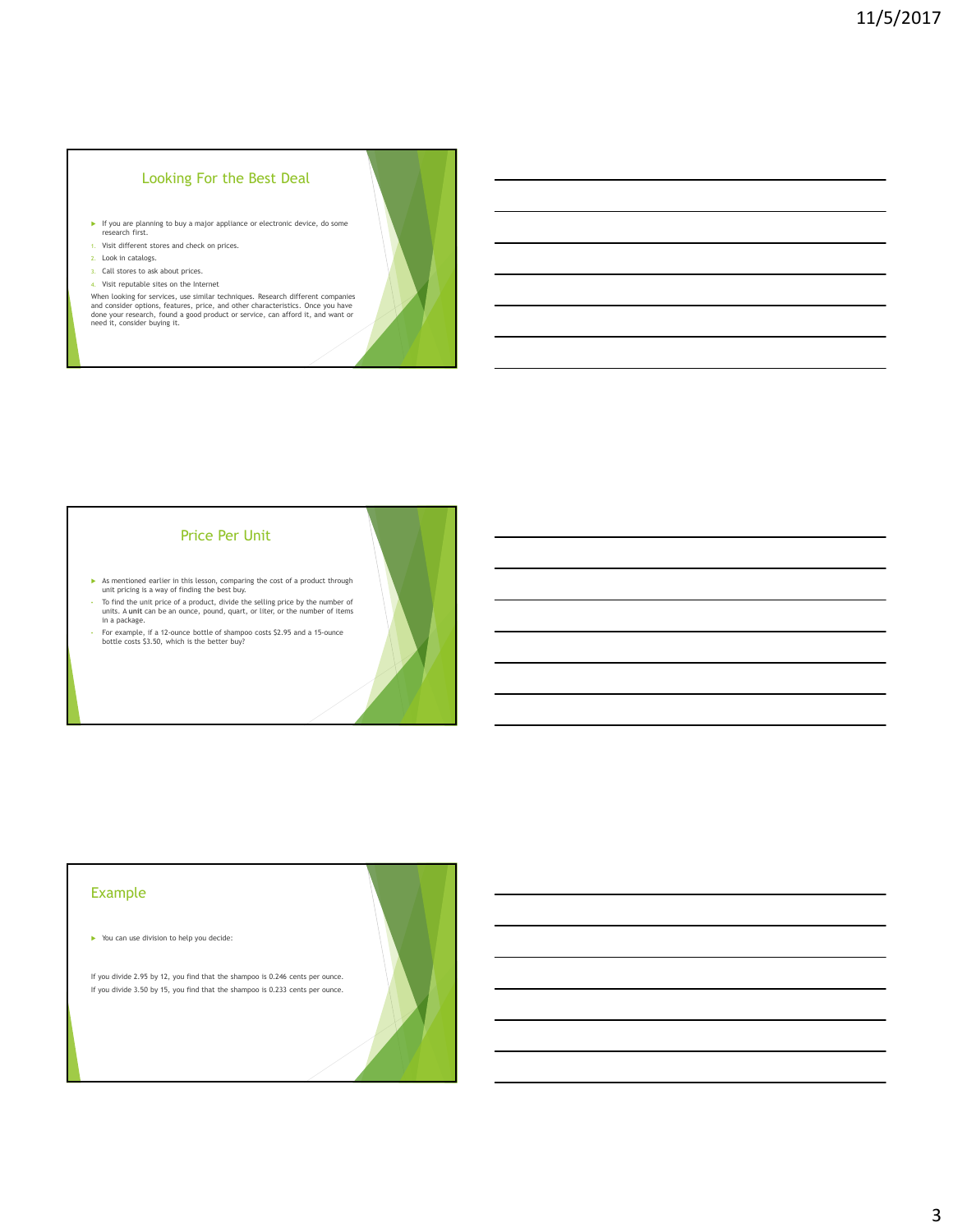#### Answer

The 15-ounce bottle of shampoo is the better buy at 0.233 cents per ounce.<br>Buying the larger package is best if you use the product frequently and if it keeps<br>for a while. However, be aware of expiration dates. Don't buy a

 $\bullet$  Some stores feature the price per unit on the shelf label



## Coupons, discount cards, sales, and rebates

- 1. Coupons
- 2. Discounts Cards 3. Sales
- 4. Rebates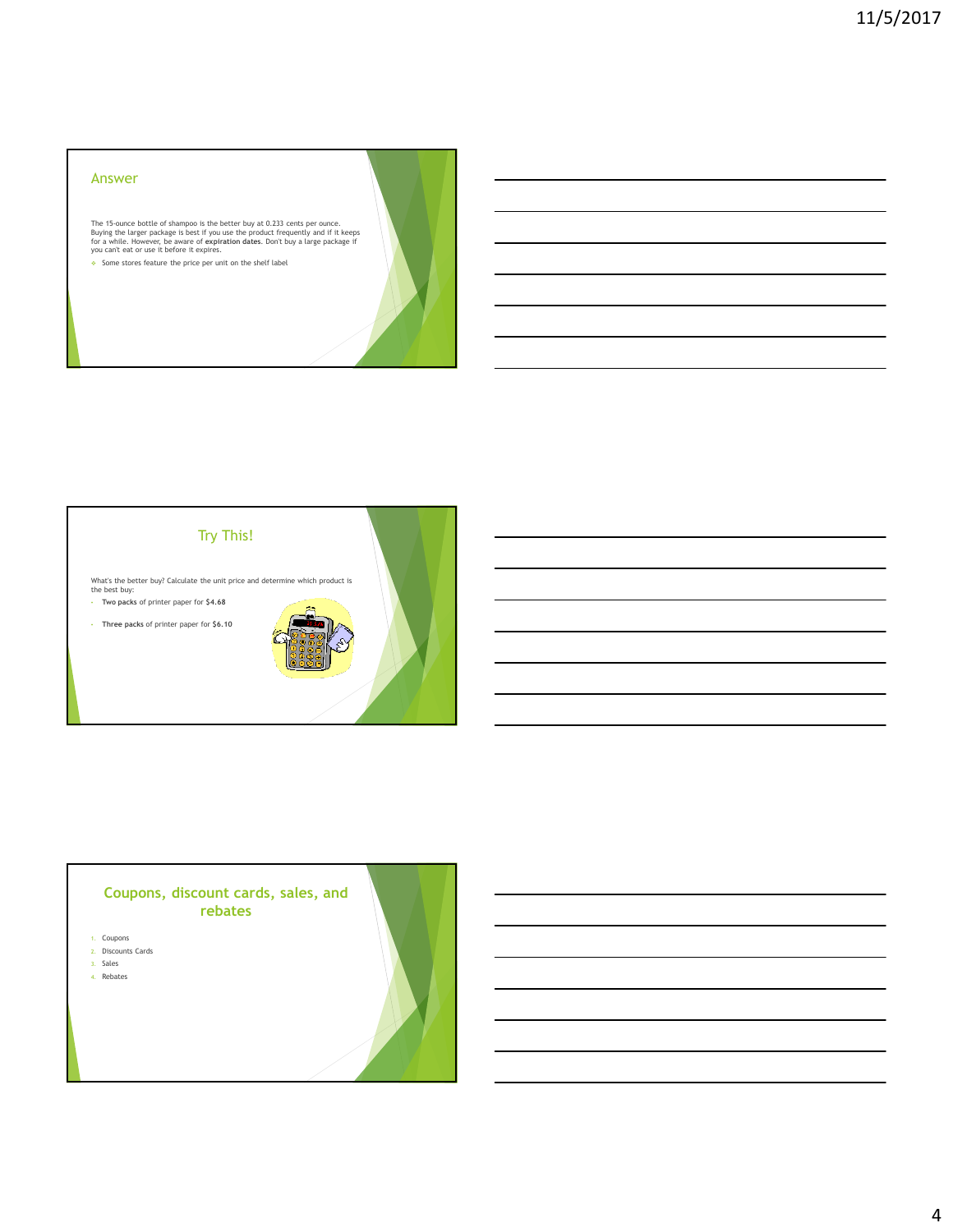# Sales Tax

- It's good to know how much sales tax you will be paying on goods and services because it determines the total price. Many cities and states collect sales tax to cover various expenses.
- Sales tax is determined by finding a percentage of the purchase price. This percentage is called the tax rate.
- If the tax rate is 6 percent (6/100) and you buy a \$12 item, calculate the sales tax like this:
- 1. 12 times 6/100 equals
- 2. Convert 6/100 into a decimal: .06
- 3. Multiply 12 by 0.06 to get 0.72
- 4. At a tax rate of 6 percent, the sales tax on a \$12 item is 72 cents.



#### Layaway

If you don't have a lot of money to spend at once, consider buying items on<br>**layaway.** Some stores offer this option, which allows you to make **payments** on<br>your purchase until it is paid off. This buying option is usually

- Here's how a typical layaway contract works:
- You will be asked to pay a certain percentage down—20 to 30 percent—and then pay on the remaining balance in weekly installments.
- 
- You will be asked to pay a relatively small one-time layaway fee.
- There is typically a set layaway period based on the amount of the purchase.
- $\blacktriangleright$  Payments must be paid regularly and on time.
- If the layaway is not completed on schedule, the item will be returned to stock. A refund is usually issued. However, some stores may charge a certain percentage for a restocking fee.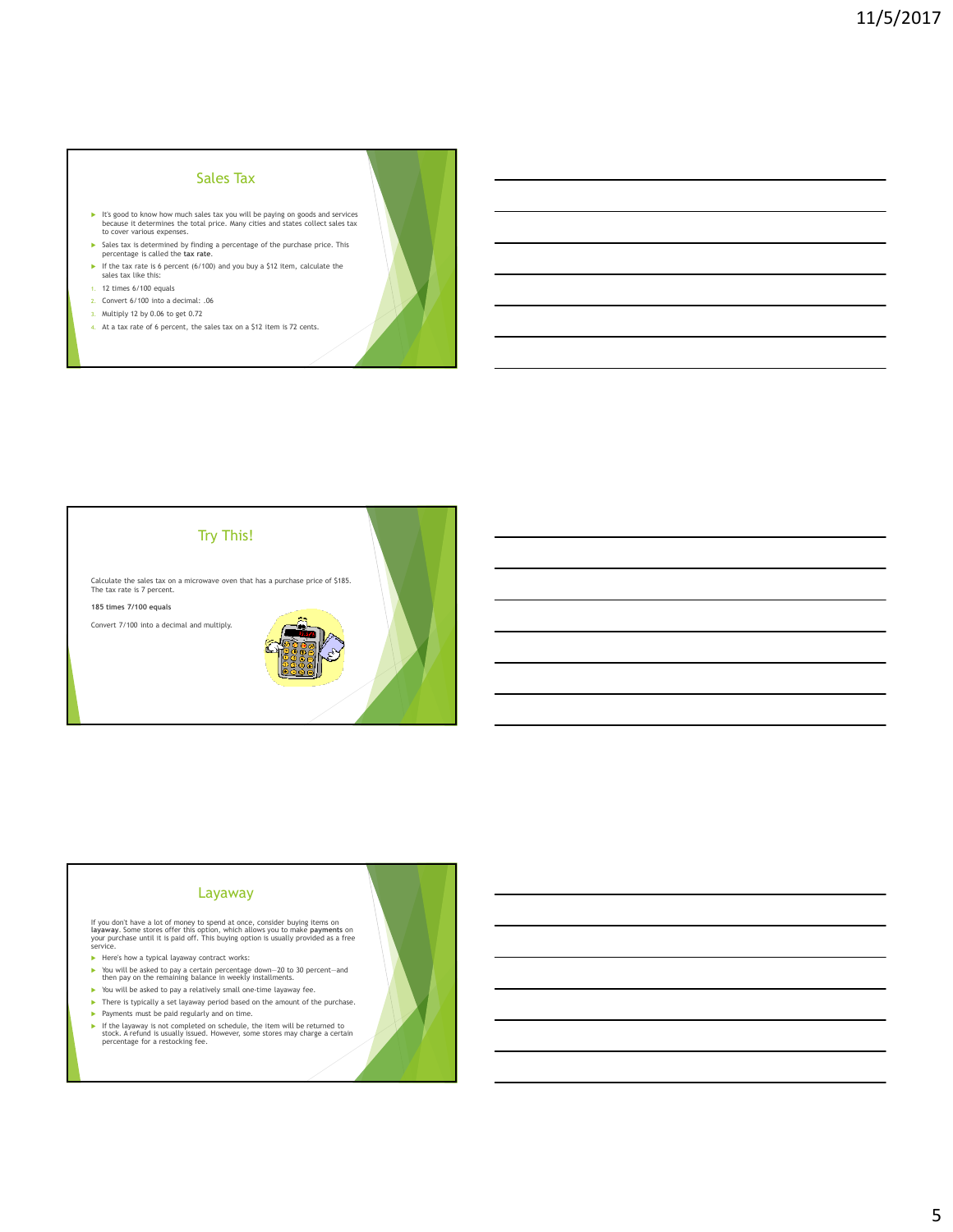#### Tips for becoming a savvy online or catalog shopper

- > When making purchases online, make sure you are buying through a secure site. When you get ready to finalize<br>personal information such sayour credit card number. When a secure started by the started that the streament o<br>
- **Look for a privacy policy to find out how or if your personal information will be shared with others**.
- If purchasing an item on a website such as eBay, look at the seller's rating. This feedback from past customers will give you information on the quality and reliability of the seller.
- Make sure the site or catalog distributor is reputable. Many major retailers now have catalogs and/or online shopping sites.
- $\blacktriangleright$  When viewing merchandise online, keep in mind that you can enlarge the picture to get a better view.
- Be sure to check the return policy and guarantee offered by an online or catalog retailer. Look for a toll-free number in case you encounter any problems. Save your receipt and any packaging from an item that comes in the mail in case you need to return it.
- Keep in mind the convenience of not having to drive to a store to compare prices, so determine shipping and handling costs on products you buy online or in a catalog.

Housing

Outline steps in the home-renting process



### Finding a place to rent

Whether you want to move out of your parents' house or find a new apartment or house to rent, there are many options to consider. Before you start looking for a place to rent, ask yourself:

- ▶ Where do I want to live? Close to work, near downtown, on a public<br>transportation route, or close to a park? In a large apartment building or a<br>small one? In a large neighborhood or in a small one?
- What can I afford? Do amenities like a pool, exercise room, or community center matter?
- Will I consider sharing a place with someone? Would I rent the first floor of a
- house?
- Would I rent a house or a condominium?